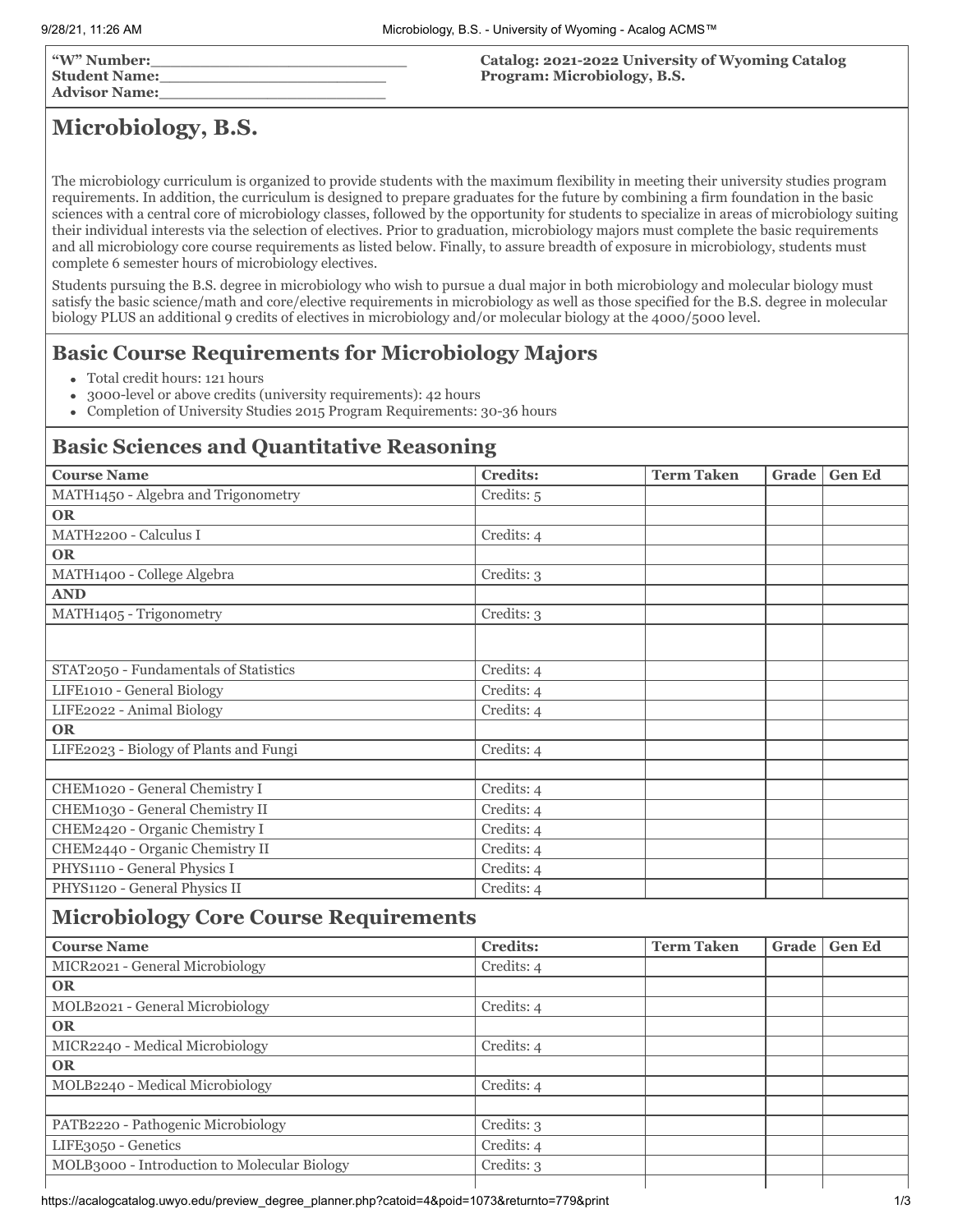#### 9/28/21, 11:26 AM Microbiology, B.S. - University of Wyoming - Acalog ACMS™

| <b>MICR Elective Credits: 6</b><br>$\bullet$                                          |            |  |
|---------------------------------------------------------------------------------------|------------|--|
|                                                                                       |            |  |
| MOLB4052 - Summer Seminar                                                             | Credits: 1 |  |
| <b>OR</b>                                                                             |            |  |
| MOLB4051 - Departmental Seminar                                                       | Credits: 1 |  |
| <b>OR</b>                                                                             |            |  |
| MOLB4050 - Student Seminar                                                            | Credits: 1 |  |
| <b>OR</b>                                                                             |            |  |
| PATB4150 - Seminar                                                                    | Credits: 1 |  |
| Take 2 credits total of any combination of the following 1-credit<br>seminar courses: |            |  |
|                                                                                       |            |  |
| MICR4321 - Microbiology Capstone                                                      | Credits: 4 |  |
| PATB4710 - Medical Virology                                                           | Credits: 3 |  |
| MOLB4460 - Microbial Physiology and Metabolism                                        | Credits: 3 |  |
| MOLB4440 - Microbial Genetics                                                         | Credits: 3 |  |
|                                                                                       |            |  |
| MOLB4400 - Immunology                                                                 | Credits: 4 |  |
| <b>OR</b>                                                                             |            |  |
| PATB4400 - Immunology                                                                 | Credits: 4 |  |
| MOLB3610 - Principles of Biochemistry                                                 | Credits: 4 |  |

In addition to completing the required microbiology courses listed above, students must complete 6 hours of microbiology electives from any of the following lists.

## **Medical Microbiology**

| <b>Course Name</b>                                        | <b>Credits:</b> | <b>Term Taken</b> | Grade | <b>Gen Ed</b> |  |
|-----------------------------------------------------------|-----------------|-------------------|-------|---------------|--|
| PATB4001 - Epidemiology (Diseases in Population)          | Credits: 3      |                   |       |               |  |
| PATB4110 - Diseases of Food Animals                       | Credits: 3      |                   |       |               |  |
| PATB4130 - Mammalian Pathobiology                         | Credits: 3      |                   |       |               |  |
| PATB4140 - Principles of Toxicology                       | Credits: 3      |                   |       |               |  |
| PATB4170 - Diseases of Wildlife                           | Credits: 3      |                   |       |               |  |
| MICR4200 - Diagnostic Bacteriology                        | Credits: 1      |                   |       |               |  |
| PATB4220 - Molecular Mechanisms of Bacterial Pathogenesis | Credits: 3      |                   |       |               |  |
| PATB4240 - Disease Ecology                                | Credits: 3      |                   |       |               |  |
| MICR4360 - Medical Entomology and Parasitology            | Credits: 4      |                   |       |               |  |
| PATB4500 - Veterinary Parasitology                        | Credits: 4      |                   |       |               |  |
| PHCY3450 - Foundational Pathophysiology                   | Credits: 4      |                   |       |               |  |
| MOLB4100 - Clinical Biochemistry                          | Credits: 4      |                   |       |               |  |
| ZOO4110 - HIV/AIDS: The Disease and the Dilemma           | Credits: 3      |                   |       |               |  |
| <b>Molecular and Cell Biology</b>                         |                 |                   |       |               |  |
| <b>Course Name</b>                                        | <b>Credits:</b> | <b>Term Taken</b> | Grade | <b>Gen Ed</b> |  |
| LIFE3600 - Cell Biology                                   | Credits: 4      |                   |       |               |  |
| MOLB4600 - Advanced Biochemistry                          | Credits: 3      |                   |       |               |  |
| MOLB4260 - Quantitative Microscopy                        | Credits: 1      |                   |       |               |  |
| MOLB4450 - Cell and Developmental Genetics                | Credits: 3      |                   |       |               |  |
| MOLB4670 - Advanced Molecular Cell Biology                | Credits: 3      |                   |       |               |  |
| MOLB4680 - Signaling in Host-microbe Interaction          | Credits: 3      |                   |       |               |  |
| <b>Environmental and Applied Microbiology</b>             |                 |                   |       |               |  |
| <b>Course Name</b>                                        | <b>Credits:</b> | <b>Term Taken</b> | Grade | <b>Gen Ed</b> |  |
| MICR4540 - Microbial Diversity and Ecology                | Credits: 4      |                   |       |               |  |
| <b>OR</b>                                                 |                 |                   |       |               |  |
| MOLB4540 - Microbial Diversity and Ecology                | Credits: 4      |                   |       |               |  |
|                                                           |                 |                   |       |               |  |